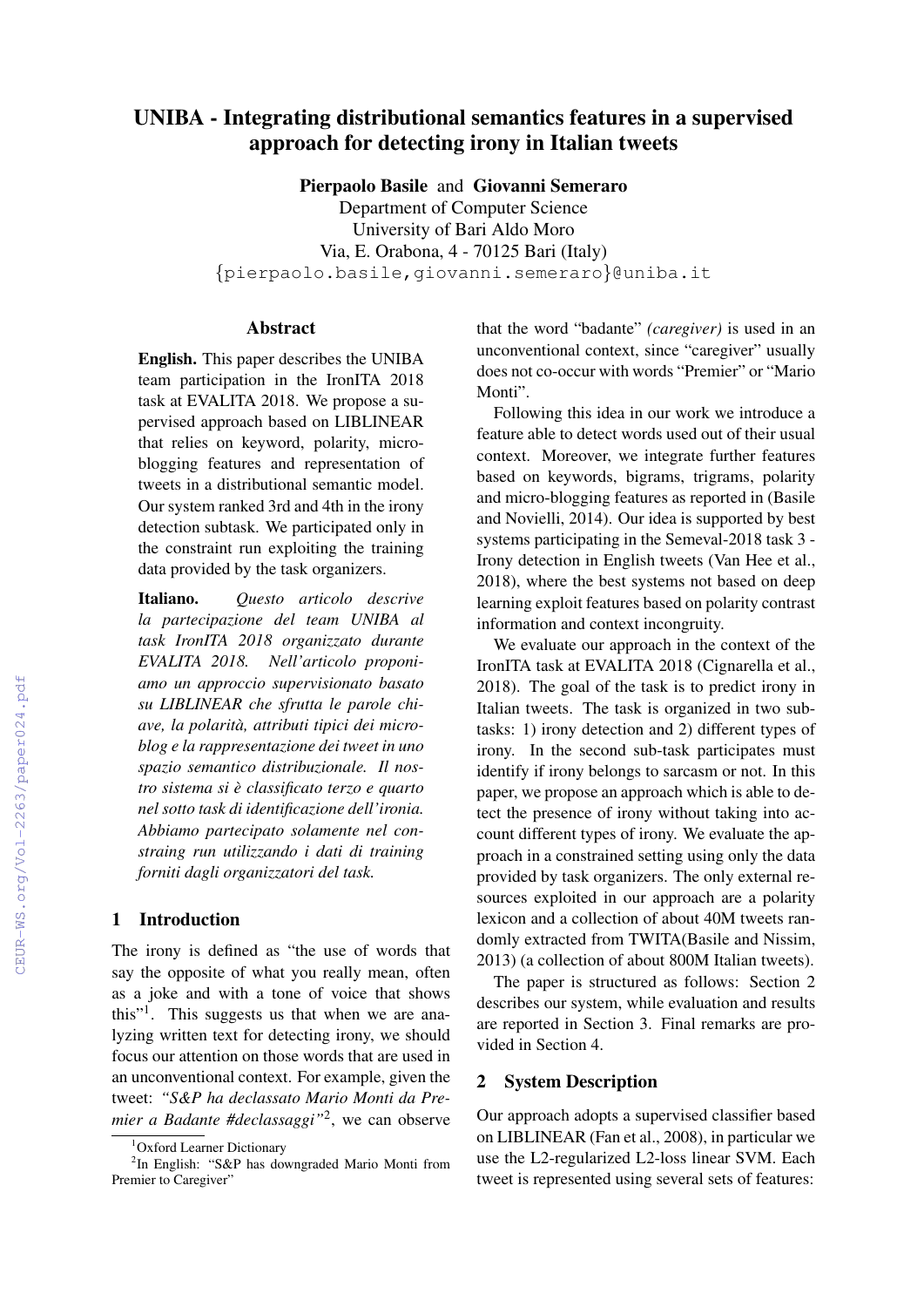- keyword-based : keyword-based features exploit tokens occurring in the tweets. Unigrams, bigrams and trigrams are considered. During the tokenization we replace the user mentions and URLs with two metatokens: "\_USER\_", " $\text{URL}$ ";
- microblogging : microblogging features take into account some attributes of the tweets that are peculiar in the context of microblogging. We exploit the following features: the presence of emoticons, item character repetitions<sup>3</sup>, informal expressions of laughters<sup>4</sup> and the presence of exclamation and interrogative marks. All microblobbing features are binary.
- polarity : this block contains features extracted from the SentiWordNet (Esuli and Sebastiani, 2006) lexicon. We translate SentiWordNet in Italian through MultiWordNet (Pianta et al., 2002). It is important to underline that Senti-WordNet is a synset-based lexicon while our Italian translation is a word based lexicon. In order to automatically derive our Italian sentiment lexicon from SentiWordNet, we perform three steps. First, we translate the synset offset in SentiWordNet from version 3.0 to  $1.6<sup>5</sup>$  using automatically generated mapping file. Then, we transfer the prior polarity of SentiWordNet to the Italian lemmata. Finally, we expand the lexicon using Morphit! (Zanchetta and Baroni, 2005), a lexicon of inflected forms with their lemma and morphological features. We extend the polarity scores of each lemma to its inflected forms. Details about the creation of the sentiment lexicon are reported in (Basile and Novielli, 2014). The obtained Italian translation of SentiWordNet is used to compute three features based on prior polarity of words in the tweets: 1) the maximum positive polarity; 2) the maximum negative polarity; 3) polarity variation: for each token occurring in the tweet a tag is assigned, according to the highest polarity score of the token in the Italian lexicon. Tag values are in the set {OBJ, POS , NEG}. The sentiment variation counts how

many switches from POS to NEG, or vice versa, occur in the tweet.

- distributional semantics features : we compute two kinds of distributional semantics features:
	- 1. given a set of unlabelled downloaded tweets, we build a geometric space in which each word is represented as a mathematical point. The similarity between words is computed as their closeness in the space. To represent a tweet in the geometric space, we adopt the superposition operator (Smolensky, 1990), that is the vector sum of all the vectors of words occurring in the tweet. We use the tweet vector  $\overrightarrow{t}$  as a semantic feature in training our classifiers;
	- 2. we extract three features that taking into account the usage of words in an unconventional context. In particular, for each word  $w_i$  we compute a score  $ac_i$  that measures how the word is out of its conventional context. Finally, we compute three features: the average, the maximum and the minimum of all the  $ac_i$ scores. More details about the computation of the  $ac_i$  score are reported in Subsection 2.1.

#### 2.1 Distributional Semantics Features

The distributional semantics model is built on a collection of tweets. We randomly extract 40M tweets from TWITA and build a semantic space based on the Random Indexing (RI) (Sahlgren, 2005) technique using a context windows equals to 2. Moreover, we consider only words occurring more than ten times<sup>6</sup>. The context window is dynamic and it does not take into account words that are not in the vocabulary. Our vocabulary contains 105,543 terms.

The mathematical insight behind the RI is the projection of a high-dimensional space on a lower dimensional one using a random matrix; this kind of projection does not compromise distance metrics (Dasgupta and Gupta, 1999).

Formally, given a  $n \times m$  matrix A and an  $m \times$  $k$  matrix  $R$ , which contains random vectors, we define a new  $n \times k$  matrix B as:

$$
A^{n,m} \cdot R^{m,k} = B^{n,k} \quad k < m \tag{1}
$$

<sup>&</sup>lt;sup>3</sup>These features usually plays the same role of intensifiers in informal writing contexts.

<sup>&</sup>lt;sup>4</sup>i.e., sequences of "ah".

<sup>&</sup>lt;sup>5</sup>Since MultiWordNet is based on WordNet 1.6.

<sup>&</sup>lt;sup>6</sup>We call this set of words: the vocabulary.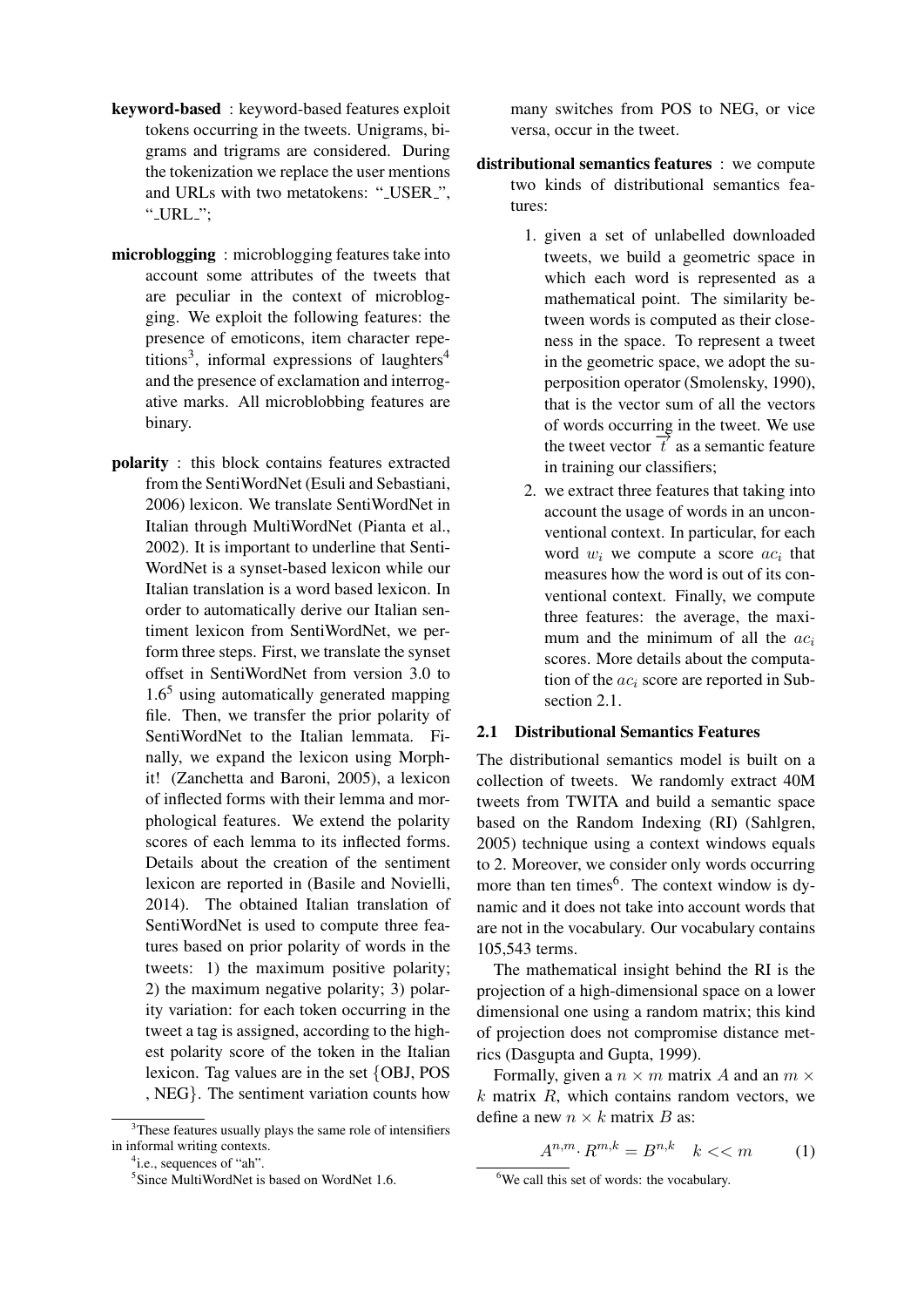The new matrix  $B$  has the property to preserve the distance between points, that is if the distance between two any points in  $A$  is  $d$ ; then the distance  $d_r$  between the corresponding points in B will satisfy the property that  $d_r \approx c \times d$ . A proof of that is reported in the Johnson-Lindenstrauss lemma (Dasgupta and Gupta, 1999).

Specifically, RI creates the *WordSpace* in two steps:

- 1. A context vector is assigned to each word. This vector is sparse, high-dimensional and ternary, which means that its elements can take values in  $\{-1, 0, 1\}$ . A context vector contains a small number of randomly distributed non-zero elements, and the structure of this vector follows the hypothesis behind the concept of Random Projection;
- 2. Context vectors are accumulated by analyzing co-occurring words. In particular, the semantic vector for any word is computed as the sum of the context vectors for words that co-occur with the analyzed word.

Formally, given a corpus  $C$  of  $n$  documents, and a vocabulary  $V$  of  $m$  words extracted from  $C$ , we perform two steps: 1) assign a context vector  $c_i$  to each word in  $V$ ; 2) compute a semantic vector  $sv_i$ for each word  $w_i$  as the sum of all context vectors assigned to words co-occurring with  $w_i$ . The context is the set of  $m$  words that precede and follow  $w_i$ .

For example, considering the following tweet: *"siete il buono della scuola fatelo capire"*. In the first step we assign a random vector to each term as follows:

$$
c_{site} = (-1, 0, 0, -1, 0, 0, 0, 0, 0, 0, 0)
$$

$$
c_{buono} = (0, 0, 0, -1, 0, 0, 0, 1, 0, 0)
$$

$$
c_{scuola} = (0, 0, 0, 0, -1, 0, 0, 0, 1, 0)
$$

$$
c_{fatelo} = (0, 1, 0, 0, 0, -1, 0, 0, 0, 0)
$$

$$
c_{capire} = (-1, 0, 0, 0, 0, 0, 0, 0, 0, 1)
$$

In the second step, we build a semantic vector for each term by accumulating random vectors of its co-occurring words. For example fixing  $m = 2$ , the semantic vector for the word *scuola* is the sum of the random vectors *siete, buono, fatelo, capire*. Summing these vectors, the semantic vector for *scuola* results in

 $(-1, 1, 0, -2, 0, -1, 0, 1, 0, 1)$ . This operation is repeated for all the sentences in the corpus and for all the words in  $V$ . In this example, we used very small vectors, but in a real scenario, the vector dimension ranges from hundreds to thousands of dimensions. In particular, in our experiment we use a vector dimension equals to 200 with 10 no-zero elements.

In order to compute the  $ac_i$  score for a word  $w_i$ in a tweet, we build a context vector  $c_{w_i}$  as the sum of random vectors assigned to words that co-occur with  $w_i$  in the tweet. Then we compare the cosine similarity between  $c_{w_i}$  and the semantic vector  $sv_i$ assigned to  $w_i$ . The idea is to measure how the semantic vector is dissimilar to the context vector. If the word  $w_i$  has never appeared in the context under analysis, its semantic vector does not contain the random vectors of the words in the context, this results in low cosine similarity. Finally, the divergence from the context is computed as  $1 - cosSim(c_{w_i}, sv_i).$ 

# 3 Evaluation

We perform the evaluation using the data provided by the task organizers. The number of tweets in the training set is 3,977, while the testing set consists of 872 tweets. The only parameter to set in LIBLINEAR is C (the cost), after a 5-fold cross validation on training we set  $C=1$ .

We submit two runs: UNIBA1 includes the semantic vector representing the tweet as a feature, while UNIBA2 does not include this vector. Nevertheless, features about the divergence are included in both the runs.

Official results are reported in Table 1. Our runs rank third and fourth in the final rank. Our team is classified as second since the first two runs in the rank belong to the team1. We can notice that runs are very close in the rank. The last run is ranked below the baseline *random*, while any system is ranked below the baseline *baseline-mfc* that assigns the most frequent class (*non-ironic*).

Results show that our system is not able to improve performance exploiting the distributional representation of tweets, since the two runs report the same average F1-score. We performed further experiments in order to understand the contribution of each feature. Some relevant outcomes are reported in Table 2, in particular:

• keyword-based features are able to achieve the best performance, in particular bigrams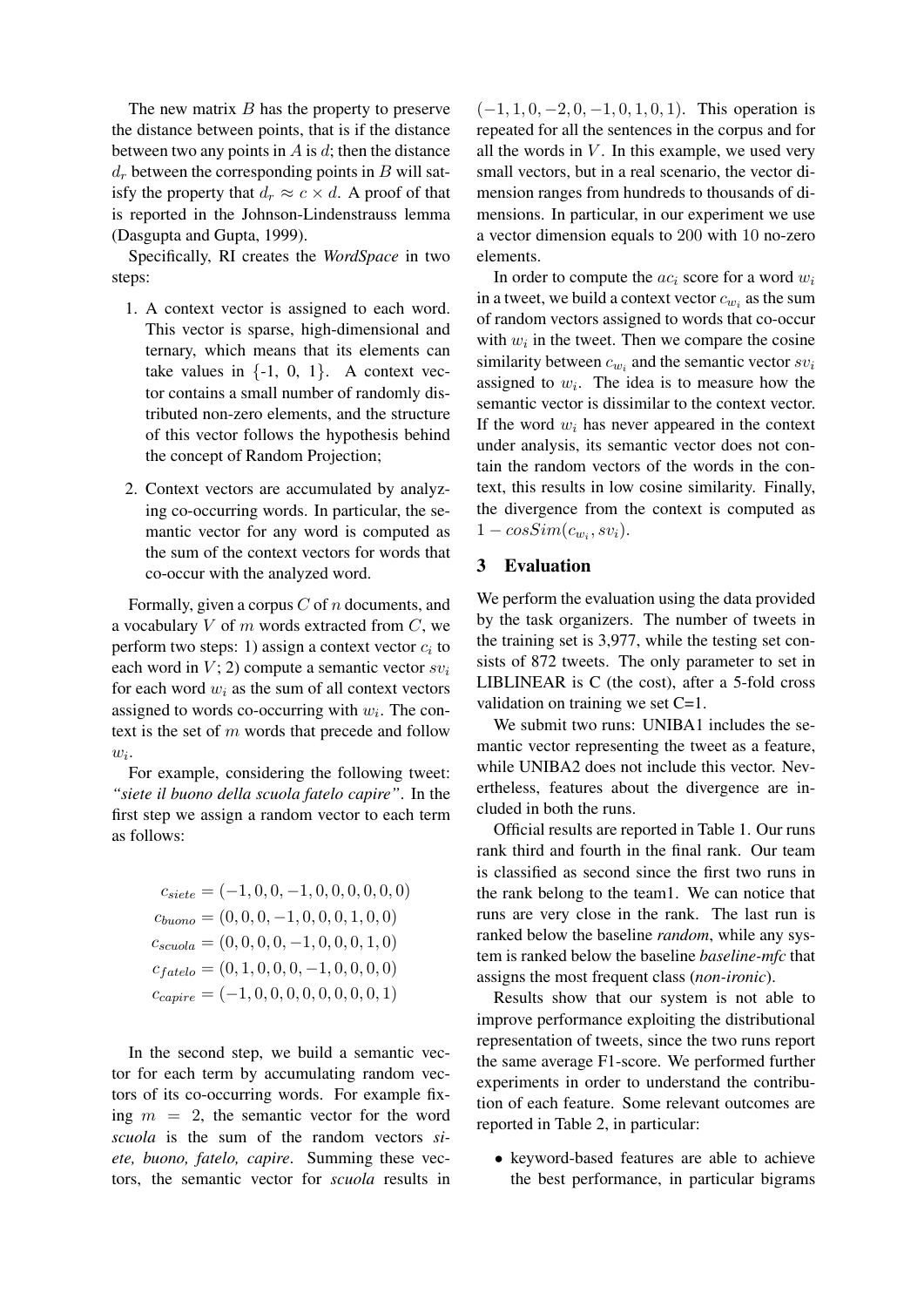| team              | precision | recall  | F <sub>1</sub> -score | precision | recall   | F <sub>1</sub> -score | average  |
|-------------------|-----------|---------|-----------------------|-----------|----------|-----------------------|----------|
|                   | (non-     | $(non-$ | $(non-$               | (ironic)  | (ironic) | (ironic)              | F1-score |
|                   | ironic)   | ironic) | ironic)               |           |          |                       |          |
| team1             | 0.785     | 0.643   | 0.707                 | 0.696     | 0.823    | 0.754                 | 0.731    |
| team1             | 0.751     | 0.643   | 0.693                 | 0.687     | 0.786    | 0.733                 | 0.713    |
| UNIBA1            | 0.748     | 0.638   | 0.689                 | 0.683     | 0.784    | 0.730                 | 0.710    |
| UNIBA2            | 0.748     | 0.638   | 0.689                 | 0.683     | 0.784    | 0.730                 | 0.710    |
| team3             | 0.700     | 0.716   | 0.708                 | 0.708     | 0.692    | 0.700                 | 0.704    |
| team <sub>6</sub> | 0.600     | 0.714   | 0.652                 | 0.645     | 0.522    | 0.577                 | 0.614    |
| random            | 0.506     | 0.501   | 0.503                 | 0.503     | 0.508    | 0.506                 | 0.505    |
| team7             | 0.505     | 0.892   | 0.645                 | 0.525     | 0.120    | 0.195                 | 0.420    |
| baseline-mfc      | 0.501     | 1.000   | 0.668                 | 0.000     | 0.000    | 0.000                 | 0.334    |

Table 1: Task results.

| run            | note                                 | no-iro-F | $i$ ro- $F$ | $avg-F$ |
|----------------|--------------------------------------|----------|-------------|---------|
| run1           | all                                  | 0.6888   | 0.7301      | 0.7095  |
| run2           | no DSM                               | 0.6888   | 0.7301      | 0.7095  |
|                | keyword                              | 0.6738   | 0.6969      | 0.6853  |
| 2              | keyword, bigrams                     | 0.6916   | 0.7219      | 0.7067  |
| 3              | keyword, bigrams, trigrams           | 0.6992   | 0.7343      | 0.7168  |
| $\overline{4}$ | keyword, bigrams, trigrams, blog     | 0.7000   | 0.7337      | 0.7168  |
| 5              | keyword, bigrams, trigrams, polarity | 0.6906   | 0.7329      | 0.7117  |
| 6              | keyword, bigrams, trigrams, context  | 0.6937   | 0.7325      | 0.7131  |
| $\tau$         | only DSM                             | 0.6166   | 0.6830      | 0.6406  |
| 8              | only context                         | 0.4993   | 0.5587      | 0.5290  |

Table 2: Task results obtained combining different types of features.

and trigrams contribute to improve the performance (run 1 and 2);

- DSM features introduce some kind of noise when are combined with other features, in fact run 4, 5 and 6 achieve good performance without DSM;
- DSM alone without any other kind of features is able to achieve remarkable results, it is important to notice that in this run only the tweet vector is used as a feature;
- blog, polarity, and context features are not able to give a contribution to the overall system performance, however we can observe that using only context features (only three features for each tweet) we are able to overcome both the baselines.

Analyzing results we can conclude that a more effective way to combine distributional with nodistributional features is needed. We plan to investigate as a future work the combination of two different kernels for distributional and keywordbased features.

# 4 Conclusions

We propose a supervised system for detecting irony in Italian tweets. The proposed system exploits different kinds of features: keyword-based, microblogging features, polarity, distributional semantics features and a score that measure how a word is used in an unconventional context. The word divergence from its conventional context is computed exploiting the distributional semantics model build by the Random Indexing.

Results prove that our system is able to achieve good performance and rank third in the official ranking. However, a deep study on different combinations of features shows that keyword-based features alone are able to achieve the best result, while distributional features introduce noise during the training. This outcome suggests the need for a different strategy for combining distributional a no-distributional features.